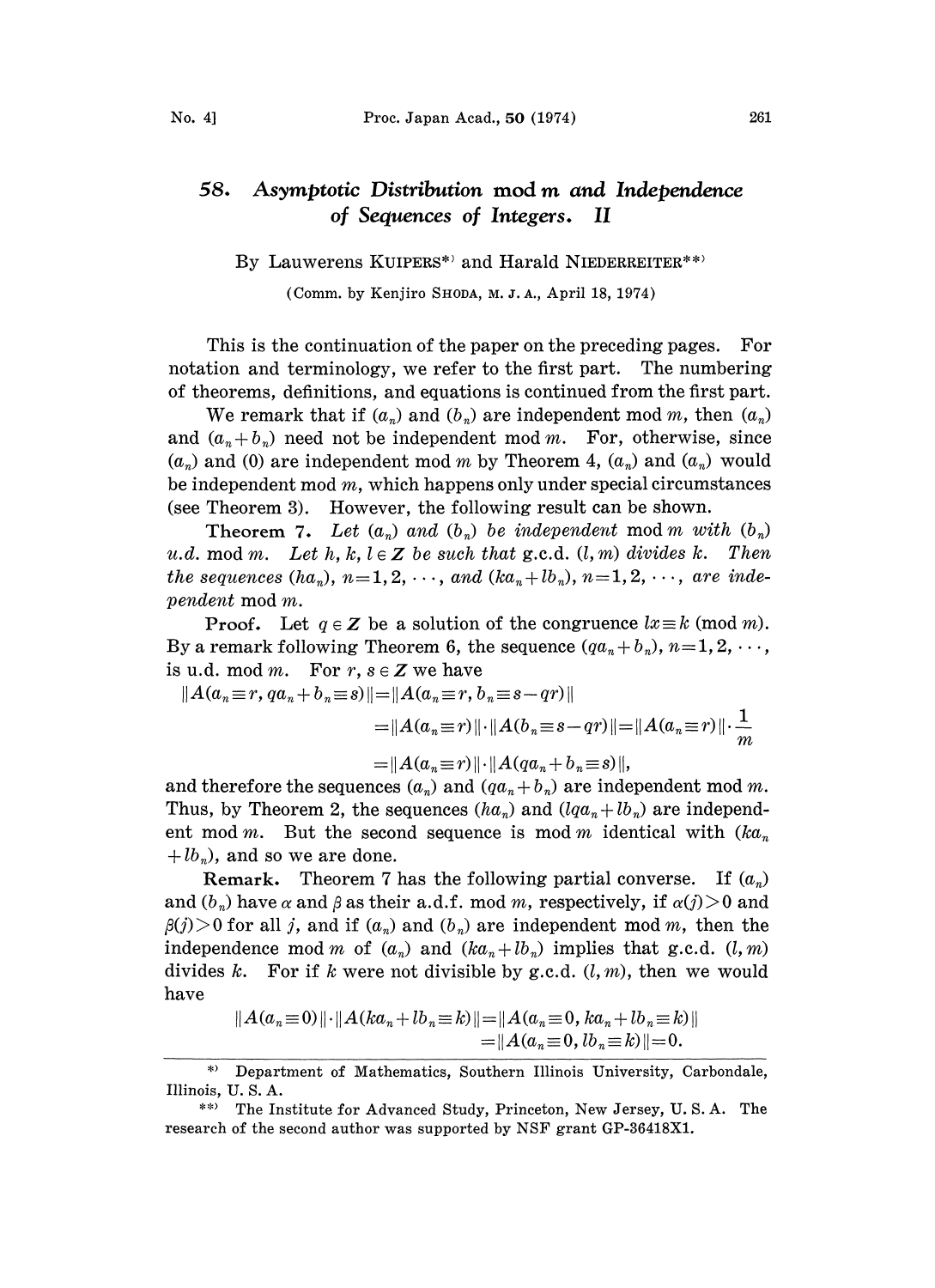This would imply  $||A(ka_n+lb_n\equiv k)||=0$ . But by Theorem 1 we have

$$
||A(ka_n+lb_n\!\equiv\!k)||\!=\!\sum_{\tiny\begin{array}{c}r,s=0\\ k\,r+ls\equiv k\,(\text{mod }m)\end{array}}^{m-1}\alpha(r)\beta(s)\!\geq\!\alpha(l)\beta(0)\!>\!0,
$$

which results in a contradiction. As the above argument shows, the condition on  $\alpha$  and  $\beta$  may even be relaxed.

We generalize now <sup>a</sup> result of Kuipers and Shiue [2].

Theorem 8. Let  $(a_n)$  and  $(b_n)$  have  $\alpha$  and  $\beta$  as their  $a.d.f.$  mod m, respectively, and let  $(a_n)$  and  $(b_n)$  be independent mod m. Let j be a fixed integer with  $\alpha(j) > 0$ , and let  $(a_{k_n})$  be the subsequence of  $(a_n)$  containing all elements  $a_{k_n}$  with the property  $a_{k_n} \equiv j \pmod{m}$ . Then the sequence  $(c_n)$ , where  $c_n=b_{k_n}$  for  $n=1,2,\cdots$ , has  $\beta$  as its a.d.f. mod m.

**Proof.** Let r be an integer. We observe that  $A(k_N;j, a_n)=N$ and  $A(k_N; j, a_n; r, b_n) = A(N; r, c_n)$  for all  $N \ge 1$ . From the assumptions of the theorem, we have

$$
\lim A(k_N; j, a_n; r, b_n)/k_N = ||A(a_n \equiv j, b_n \equiv r)|| = \alpha(j)\beta(r)
$$

and  $\lim_{N} N/k_N = \lim_{N} A(k_N; j, a_n)/k_N = \alpha(j)$ . Now write

$$
\frac{A(N;r,c_n)}{N}=\frac{A(k_N;j,a_n;r,b_n)}{k_N}\cdot\frac{k_N}{N},
$$

and letting  $N \rightarrow \infty$ , we obtain the desired result.

Remark. The sequences  $(a_n)$  and  $(c_n)$  in Theorem 8 need not be independent mod m. Consider the following example. Let  $m=2$ , let  $(a_n)$  be the periodic sequence  $0, 1, 0, 1, \cdots$  of period 2, and let  $(b_n)$  be the periodic sequence  $0, 0, 1, 1, 0, 0, 1, 1, \cdots$  of period 4. Then  $(a_n)$  and  $(b_n)$  are independent mod 2 and u.d. mod 2. Choose  $j=0$  in Theorem 8; then  $(c_n)=(a_n)$ , and  $(a_n)$  and  $(c_n)$  are not independent mod 2.

Most of our results on independent pairs of sequences can be extended to independent tuples. For  $s \geq 3$ , let  $(a_n^{(1)}, \dots, (a_n^{(s)})$  be s sequences of integers. For  $N \geq 1$  and  $j_1, \dots, j_s \in \mathbb{Z}$ , let  $A(N; j_1, a_n^{(1)}; \dots)$  $j_s, a_n^{(s)}$  be the number of n,  $1 \le n \le N$ , such that simultaneously  $a_n^{(i)}$  $\equiv j_i \pmod{m}$  for  $1 \leq i \leq s$ . We write

$$
||A(a_n^{(1)} \equiv j_1, \cdots, a_n^{(s)} \equiv j_s)|| = \lim_{N \to \infty} A(N; j_1, a_n^{(1)}; \cdots; j_s, a_n^{(s)})/N
$$

in case the limit exists.

Definition 3. The sequences  $(a_n^{(1)}, \dots, (a_n^{(s)})$  are called independent mod m if for all  $j_1, \dots, j_s \in \mathbb{Z}$  with  $0 \leq j_i \leq m$  for  $1 \leq i \leq s$  the limits  $||A(a_n^{(1)}\equiv j_1,\cdots,a_n^{(s)}\equiv j_s)||$  exist and we have

$$
||A(a_n^{\alpha_1}\equiv j_1,\cdots,a_n^{\alpha_n}\equiv j_s)||=\prod_{i=1}^s||A(a_n^{\alpha_i}\equiv j_i)||.
$$

Theorem 9. If the sequences  $(a_n^{(1)}, \dots, (a_n^{(s)})$  are independent mod m, then for any integer t with  $2 \le t \le s$  the sequences  $(a_n^{(1)}, \dots,$  $(a_n^{(t)})$  are independent mod m.

Proof. We have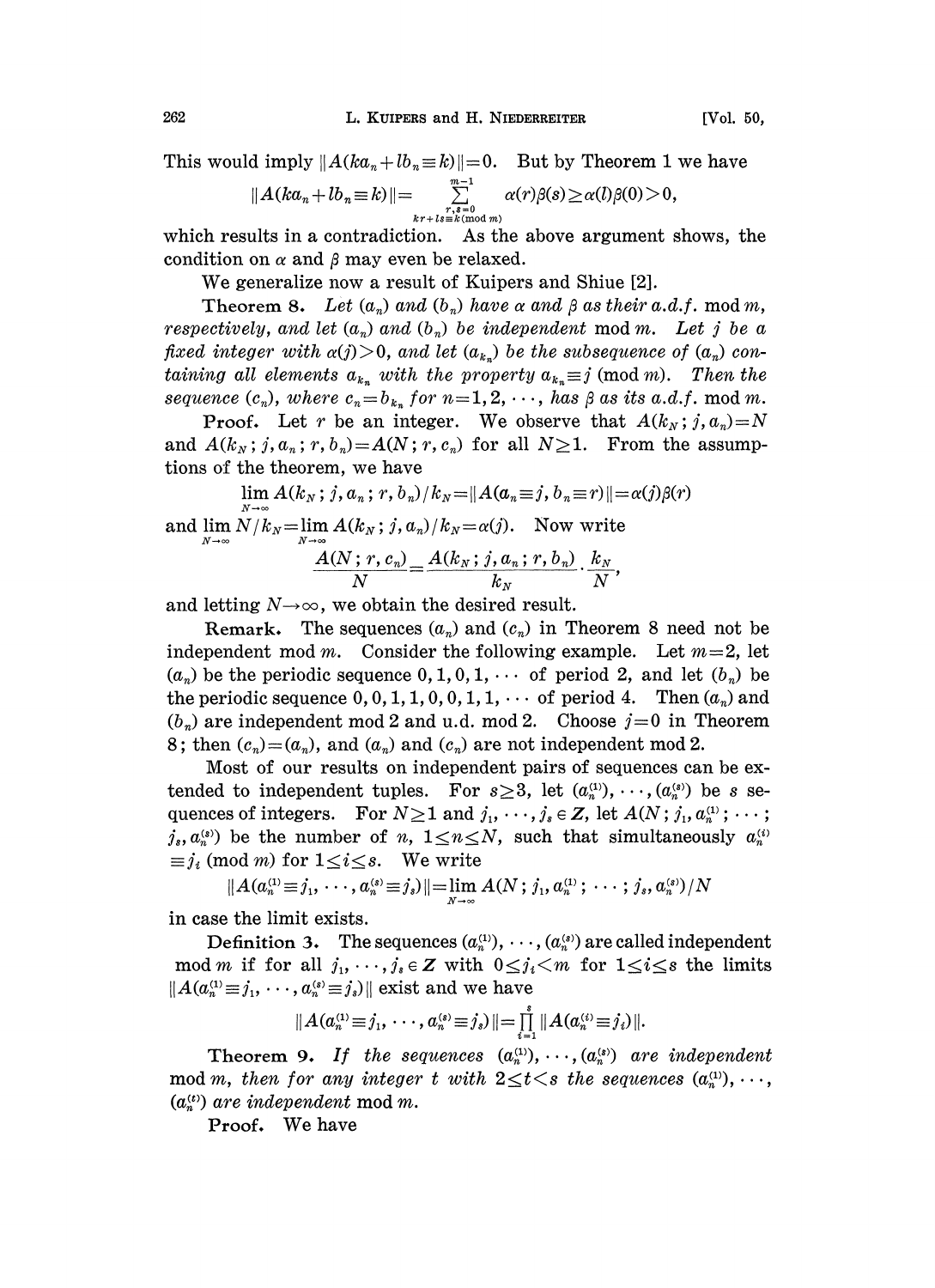No. 4] Asymptotic Distribution rood m. II 263

 $A(N; j_1, a_n^{(1)}; \dots; j_t, a_n^{(t)}) = \sum_{j_{t+1}, \dots, j_{s}=0} A(N; j_1, a_n^{(1)}; \dots; j_s, a_n^{(s)})$ .<br>Divide by N and let  $N \to \infty$ . Then

$$
||A(a_n^{(1)} \equiv j_1, \dots, a_n^{(t)} \equiv j_t)|| = \sum_{j_{t+1},...,j_{t=0}}^{m-1} ||A(a_n^{(1)} \equiv j_1)||\cdots||A(a_n^{(s)} \equiv j_s)||
$$
  
\n
$$
= ||A(a_n^{(1)} \equiv j_1)||\cdots||A(a_n^{(t)} \equiv j_t)||
$$
  
\n
$$
\cdot \left(\sum_{j_{t+1}=0}^{m-1} ||A(a_n^{(t+1)} \equiv j_{t+1})||\right)\cdots\left(\sum_{j_{s}=0}^{m-1} ||A(a_n^{(s)} \equiv j_s)||\right)
$$
  
\n
$$
= ||A(a_n^{(1)} \equiv j_1)||\cdots||A(a_n^{(t)} \equiv j_t||).
$$

**Remark.** If for all t with  $2 \le t \le s$ , all t-tuples that can be formed from a given s-tuple of sequences are independent mod  $m$ , then the stuple itself need not necessarily be independent mod  $m$ . We offer the following simple counter-example. Let  $(a_n)$  be the periodic sequence  $0, 1, 0, 1, \cdots$  of period 2, let  $(b_n)$  be the periodic sequence  $0, 1, 1, 0, 0, 1,$  $1, 0, \cdots$  of period 4, and let  $(c_n)$  be the periodic sequence  $0, 0, 1, 1, 0, 0,$  $1, 1, \cdots$  of period 4. Each of these sequences is u.d. mod 2, and it is easily seen that they are pairwise independent mod 2. However, the triple  $(a_n)$ ,  $(b_n)$ ,  $(c_n)$  is not independent mod 2 since  $||A(a_n \equiv 1, b_n \equiv 1, c_n$  $\equiv$ 1)| $=$ 0.

The following three results are shown in exactly the same way as Theorems 1, 2 and 3, respectively.

Theorem 10. The sequences  $(a_n^{(1)}, \dots, (a_n^{(s)})$  are independent mod m if and only if for all  $h_1, \dots, h_s \in \mathbb{Z}$  the sequence  $(h_1a_1^{(1)} + \dots + h_sa_n^{(s)}),$  $n=1,2,\dots$ , has an a.d.f. mod m given by

$$
(4) \qquad \qquad \|A(h_{1}a_{n}^{(1)}+\cdots+h_{s}a_{n}^{(s)}\equiv j)\| \\
= \sum_{\substack{r_{1},\ldots,r_{s}=0\\ h_{1}r_{1}+\cdots+h_{s}r_{s}\equiv j\,(\text{mod }m)}}^{\infty} \|A(a_{n}^{(1)}\equiv r_{1})\|\cdots\|A(a_{n}^{(s)}\equiv r_{s})\|
$$

for all  $j \in \mathbb{Z}$ .

**Theorem 11.** Let  $(a_n^{(1)}, \dots, (a_n^{(s)})$  be independent mod m, and let  $h_1, \dots, h_s \in \mathbb{Z}$ . Then  $(h_1 a_n^{(1)}, \dots, (h_s a_n^{(s)})$  are independent mod m.

**Theorem 12.** Suppose  $(a_n)$  has a as its a.d.f. mod m. Then  $(a_n)$ ,  $\ldots$ ,  $(a_n)$  are independent mod m if and only if  $\alpha(j)=1$  for some j. The following is an analogue of Theorem 4.

**Theorem 13.** Suppose  $(a_n)$  has a as its a.d.f. mod m. Then  $(a_n)$ ,  $(b_n^{(1)}), \dots, (b_n^{(s-1)})$  are independent mod m for any sequences  $(b_n^{(1)}), \dots,$  $(b_n^{(s-1)})$  independent mod m if and only if  $\alpha(j)=1$  for some j.

Proof. First we show the necessity. It is easily seen that the sequences  $(a_n)$ ,  $(c_n^{(1)})$ ,  $\dots$ ,  $(c_n^{(s-2)})$  are independent mod m, where  $(c_n^{(i)}) = (0)$ for  $1 \lt i \lt s-2$ . Therefore, by the given property of  $(a_n)$ , the sequences  $(a_n), (a_n), (c_n^{(1)}), \cdots, (c_n^{(s-2)})$  are independent mod m. It follows from Theorem 9 that  $(a_n)$  and  $(a_n)$  are independent mod m, so that an application of Theorem 3 completes the argument.

Now suppose that  $\alpha(j)=1$  for some  $j=0, 1, \dots, m-1$ , and let  $(b_n^{(1)})$ ,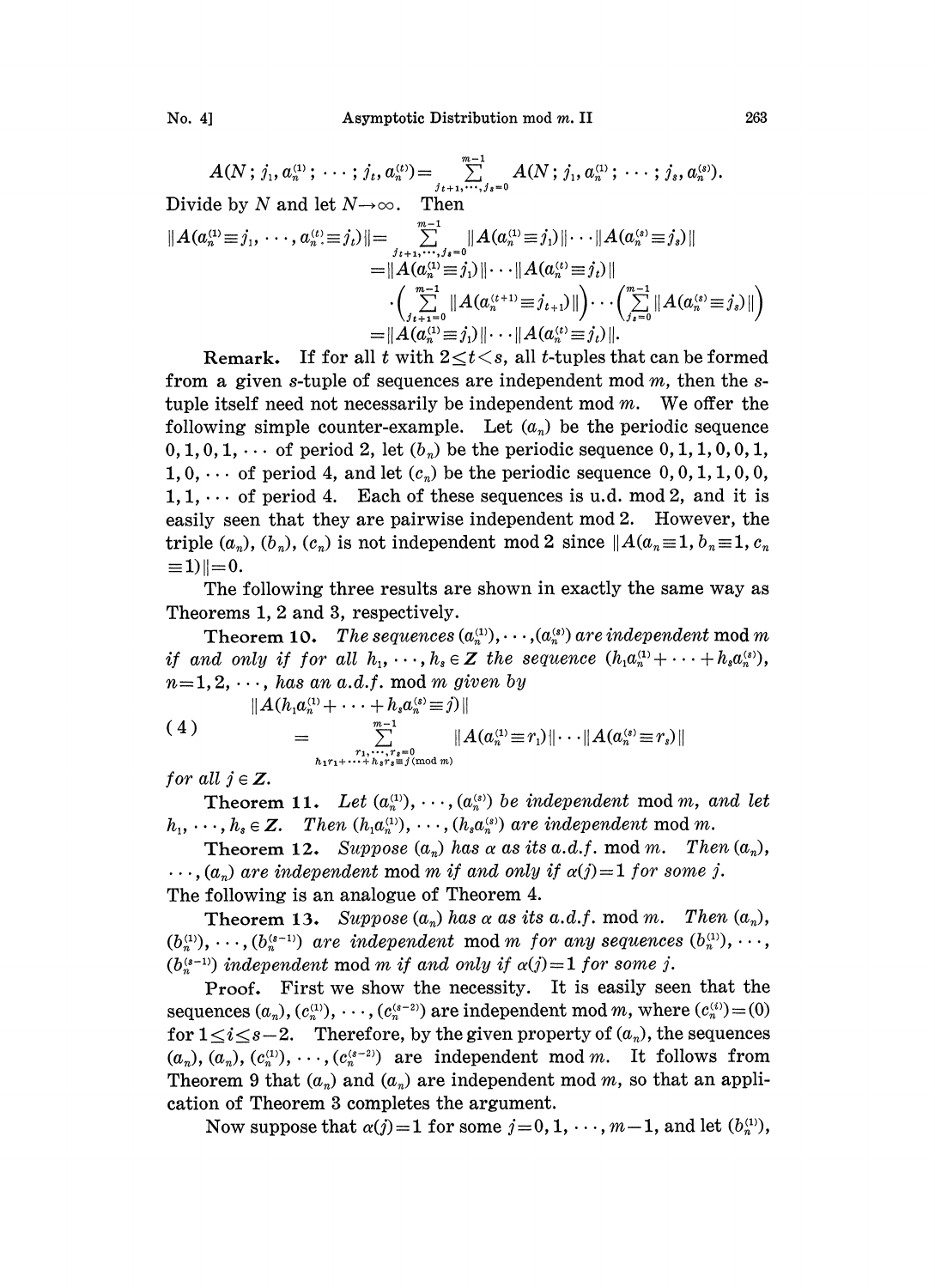$\cdots$ ,  $(b_n^{(s-1)})$  be independent mod m. For  $r_1, \cdots, r_s \in \mathbb{Z}$  with  $0 \le r_i \le m$ for  $1 \leq i \leq s$  and  $r_1 \neq j$  we have  $A(N; r_1, a_n; r_2, b_n^{(1)}; \dots; r_s, b_n^{(s-1)})$  $\leq$ A(N;r<sub>1</sub>, a<sub>n</sub>) for all N  $\geq$ 1, so that

$$
0 = ||A(a_n \equiv r_1, b_n^{(1)} \equiv r_2, \cdots, b_n^{(s-1)} \equiv r_s)|| = ||A(a_n \equiv r_1)|| \cdot \prod_{i=2}^s ||A(b_n^{(i-1)} \equiv r_i)||.
$$
  
Furthermore, we have

$$
\frac{A(N;r_2,b_n^{(1)};\cdots;r_s,b_n^{(s-1)})}{N} - \sum\limits_{\substack{k=0 \\ k \neq j}}^{m-1} \frac{A(N;k,a_n)}{N} \\ \leq \frac{A(N;j,a_n;r_2,b_n^{(1)};\cdots;r_s,b_n^{(s-1)})}{N} \\ \leq \frac{A(N;r_2,b_n^{(1)};\cdots;r_s,b_n^{(s-1)})}{N}
$$

for all  $N\geq 1$ , hence

$$
||A(a_n \equiv j, b_n^{(1)} \equiv r_2, \cdots, b_n^{(s-1)} \equiv r_s)|| = ||A(b_n^{(1)} \equiv r_2, \cdots, b_n^{(s-1)} \equiv r_s)||
$$
  
= 
$$
||A(a_n \equiv j)|| \cdot \prod_{i=2}^s ||A(b_n^{(i-1)} \equiv r_i)||
$$

Thus  $(a_n)$ ,  $(b_n^{(1)})$ ,  $\dots$ ,  $(b_n^{(s-1)})$  are independent mod m.

With an admissible s-tuple mod  $m$  of sequences defined in obvious analogy with Definition 2, we have the following criterion.

Theorem 14. The s-tuple  $(c_n^{(1)}, \dots, (c_n^{(s)})$  is admissible mod m if and only if each  $(c_n^{(i)}), 1 \le i \le s$ , has an a.d.f. mod m (denoted by  $\gamma_i$ , say) and  $\gamma_1(j_1)=\gamma_2(j_2)=\cdots=\gamma_s(j_s)=1$  for some integers  $j_1, \cdots, j_s$ .

**Proof.** To show necessity, let  $(a_n)$  and  $(b_n)$  be an arbitrary pair of independent sequences mod  $m$ . By repeated application of Theorem 13, it follows that  $(a_n), (b_n), (0), \cdots, (0)$  are independent mod m, where we have added  $s-2$  sequences (0). By hypothesis, the sequences  $(a_n + c_n^{(1)}), (b_n + c_n^{(2)}), (c_n^{(3)}), \cdots, (c_n^{(s)})$  are independent mod m; in particular, the sequences  $(a_n + c_n^{(1)})$  and  $(b_n + c_n^{(2)})$  are independent mod m by Theorem 9. This shows that the pair  $(c_n^{(1)})$ ,  $(c_n^{(2)})$  is admissible mod m, so that Theorem 5 can be applied. As to the other sequences  $(c<sub>n</sub><sup>(i))</sup>$ , one proceeds in a similar way.

In order to prove sufficiency, one shows that if  $(a_n^{(1)}, \dots, (a_n^{(s)})$  are independent mod m, then one can take the sequences  $(c_n^{(i)})$ , one at a time, and add them termwise to the corresponding  $(a_n^{\scriptscriptstyle(i)})$  without affecting independence mod  $m$ . The method is completely similar to that in the sufficiency part of the proof of Theorem 5. One uses, ot course, Theorem 10 instead of Theorem 1.

Theorem 6 has an obvious analogue, for one shows by the same method (replacing, of course, the application of (2) by the application of (4)) that if  $(a_n^{(1)},\ldots, (a_n^{(s)})$  are independent mod m and u.d. mod m and if  $h_1, \dots, h_s$  are integers with g.c.d.  $(h_1, \dots, h_s, m)=1$ , then the sequence  $(h_1 a_n^{(1)} + \cdots + h_s a_n^{(s)})$ ,  $n=1, 2, \cdots$ , is u.d. mod m.

The following is an analogue of Theorem 8.